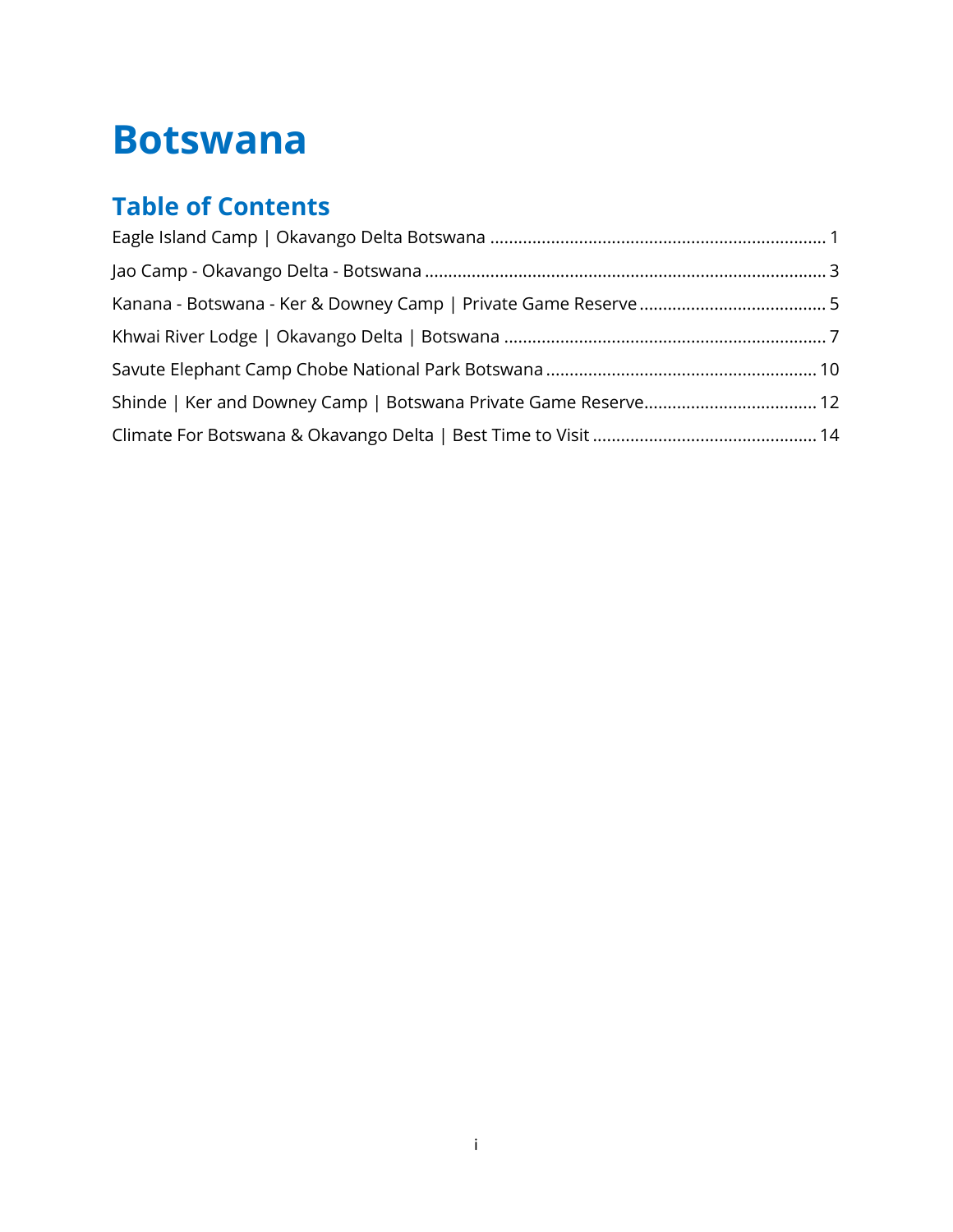# <span id="page-1-0"></span>**Eagle Island Camp | Okavango Delta Botswana**

### A Belmond Property

#### **Personal Impression**

Eagle Island Camp is an interesting place to visit. The game viewing is limited to boats, either a mokoro, speed boat or sundowner cruiser. A helicopter is based at the camp that will take you game viewing over the Delta and fly low at about tree line height. This is a wonderful experience. This was our helicopter - note the elephant in the background.



#### **Camp Location and Game Viewing**

# **BELMOND SAFARIS**

**BOTSWANA** 

The camp is located in the Central Delta. The camp is shaded by a canopy of indigenous trees and the area is known as Xaxaba (island of tall trees). A mokoro ride is pictured above as you glide slowly through the reeds in front of the camp.

Bird life in this region is prolific and it is a bird watchers paradise. This is not the traditional safari camp as all the activities are centered

around the water. It makes a nice addition to an itinerary for something slightly different. Particularly if you like helicopter rides this is a flight you will always remember. They take the doors off the side of the helicopter so you can take photographs, it is wonderful to see the area at this height by helicopter.



#### **Accommodations**

The tents feel more like a standard permanent structure, with nicely polished wood floors and a large outdoor deck. The tents also feature air conditioning. The rooms are a nice size and have a nice bathroom, double sinks, large shower only, no bathtub. The tents are all raised above the ground and you walk on the ground between the tents. There is a large swimming pool on the grounds.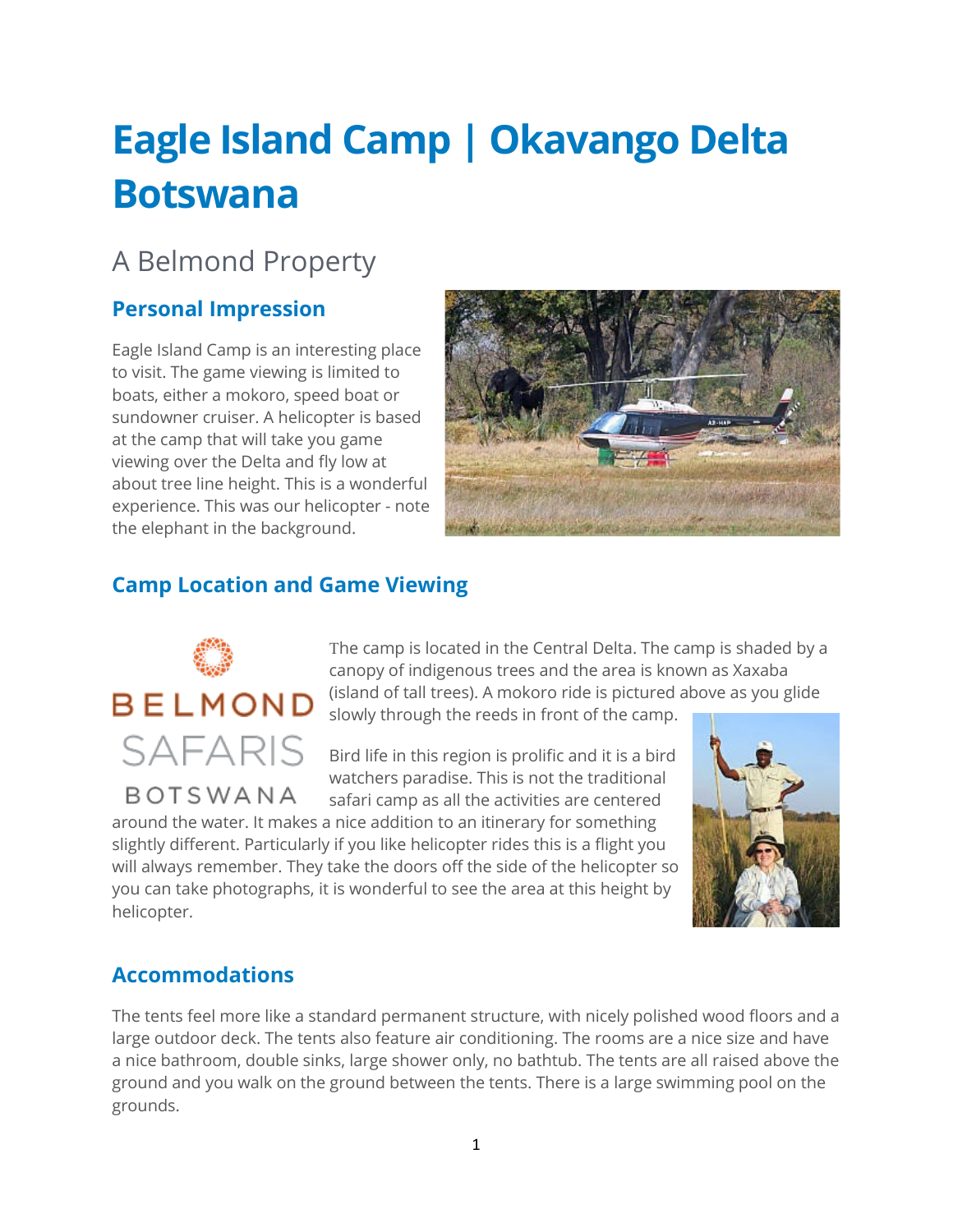

#### **Internet access**

There is internet access.

#### **Dining and wines**

A covered dining room offers excellent cuisine. You can also dine outside close to the pool. A starter, choice of meat or vegetarian dish, dessert and cheeses are offered each evening. Of course, a fully stocked bar in a covered area is offered for pre-and post-dinner drinks. After dinner sitting around the fireplace is the traditional activity.

The Fish Eagle Bar has been named as one of the most beautiful bars in the world by the New York Times. They feature special cocktails at sunset. It is spectacular as you look over the water to the sun setting with a myriad of colors. Pictures below.



#### **Spa**

All types of spa treatments are available.

#### **Summary**

This is a very luxurious air-conditioned option with a unique atmosphere with all the activities featured around the water. The helicopter ride being the highlight of a visit.

#### **Website:** [Eagle Island Camp](http://www.eagleislandcamp.com/web/oeic/eagle_island_camp.jsp)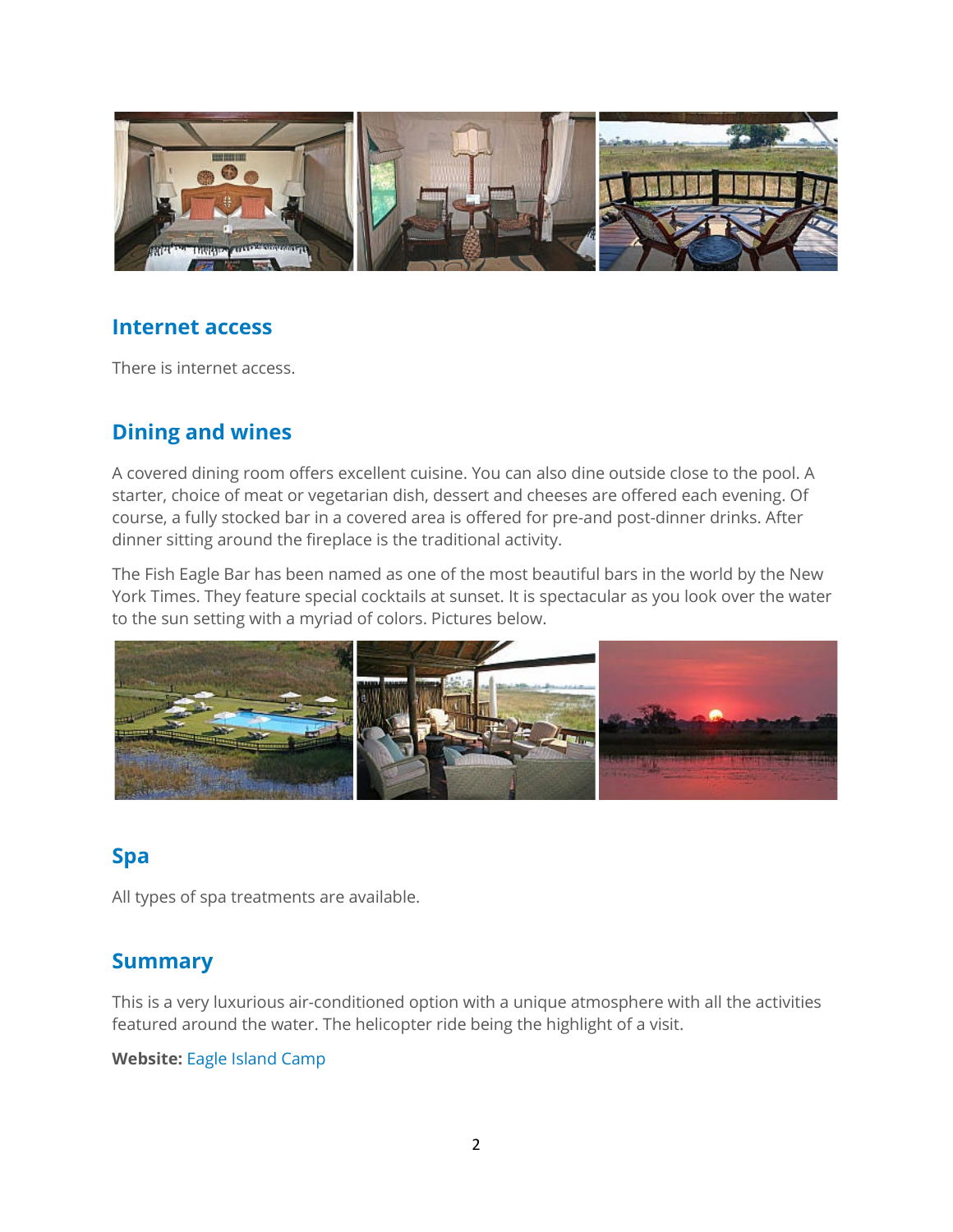### <span id="page-3-0"></span>**Jao Camp - Okavango Delta - Botswana**

#### **Personal Impression**

When driving in from the airstrip you feel as if you are in the Caribbean not Africa. As you cross over a bridge made of logs constructed to cover the water that surrounds this area, you see the Palm trees, white sand, amount of bird life and the water. You know you are experiencing something truly unique. The best word to describe the camp itself is Zen like. The



rooms are really beautiful, the camp has a really peaceful and out of this world ambiance. The property decor was influenced by an artist who has some of his work in the small shop at Jao. The second you arrive you feel at peace with the world.

#### **Location of the camp**

The camp is located in a private reserve bordering on the Moremi Game Reserve in the Okavango Delta that floods each year. The flood has a lot of influence on the animals and can be quite a different experience depending on when you visit. Each season has its beauty. The floods normally come in April but in 2004 they came in February. How you see the animals depends on the season. When the water levels are high you see more animals by boat and when it is drier you see more by land rover. The camp offers diversity from standard game drives, night drives, bird watching, guided walks, boating, fishing and mokoro's (small canoes for game viewing) swimming pool and massages. Access is by airplane only.

#### **Accommodations**

There nine guest rooms in the complex one is a family room. The maximum capacity of the camp is 22 people with most of the time the camp being considered full at 18 guests. Each room is a tent but that is not a fair description of the luxurious and contemporary accommodations you will find when you enter your "tent". Huge beds, wonderful vanities and every luxury you can imagine. The main lodge has rooms on either side. There is a huge expanse of raised decking around the lodge which makes getting around very easy.

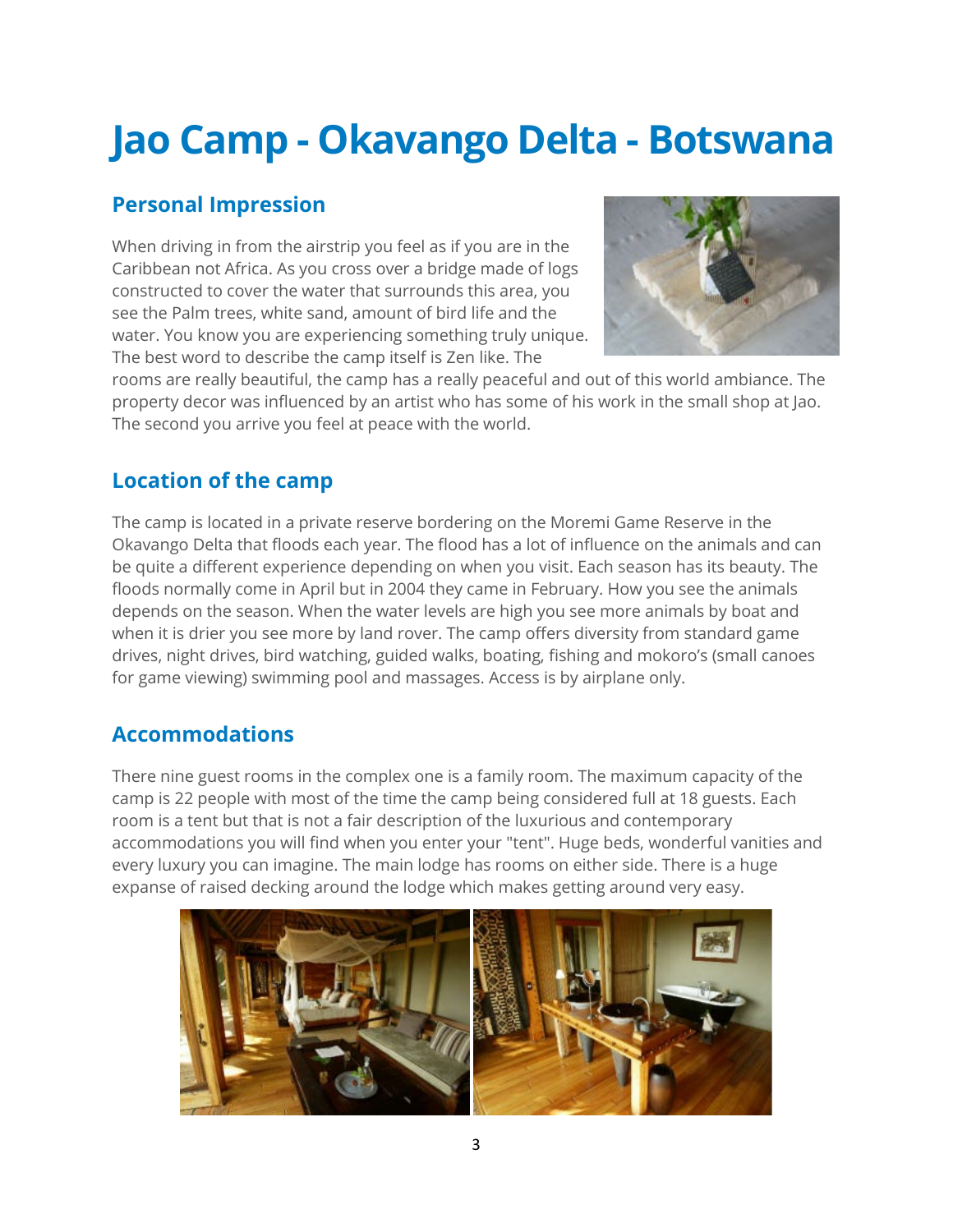#### **Internet Access**

Very limited and slow but always improving the speed and service.

#### **Dining and Wines**

A delightful dining area with a magnificent view sets the stage for wonderful meals. The fish I ate here was truly remarkable and one of the best I have had the pleasure of consuming in a long time. They offer a choice each evening of 2 starters, 3 mains, dessert, cheeses and a plate of petit fours. Breakfast and lunch feature a buffet with plenty to choose from. Of course, these are accompanied by excellent wines. After dinner sitting around the fire with the big drum from Bali, you feel quite removed from reality.



#### **Spa**

Of course, this environment lends itself to all types of spa treatments. I could not see into the treatment room as it was in use but the young lady who offers the treatments was delightful and they have a full array of options for you to choose from.

#### **Summary**

This is a unique camp; no other camp has the atmosphere of Jao. If you enjoy a Zen like atmosphere, you will be in heaven staying in Jao. A stay here will be well remembered.

#### **Website:** [Jao Camp](http://www.wilderness-safaris.com/botswana_okavango_delta/jao_camp/introduction/)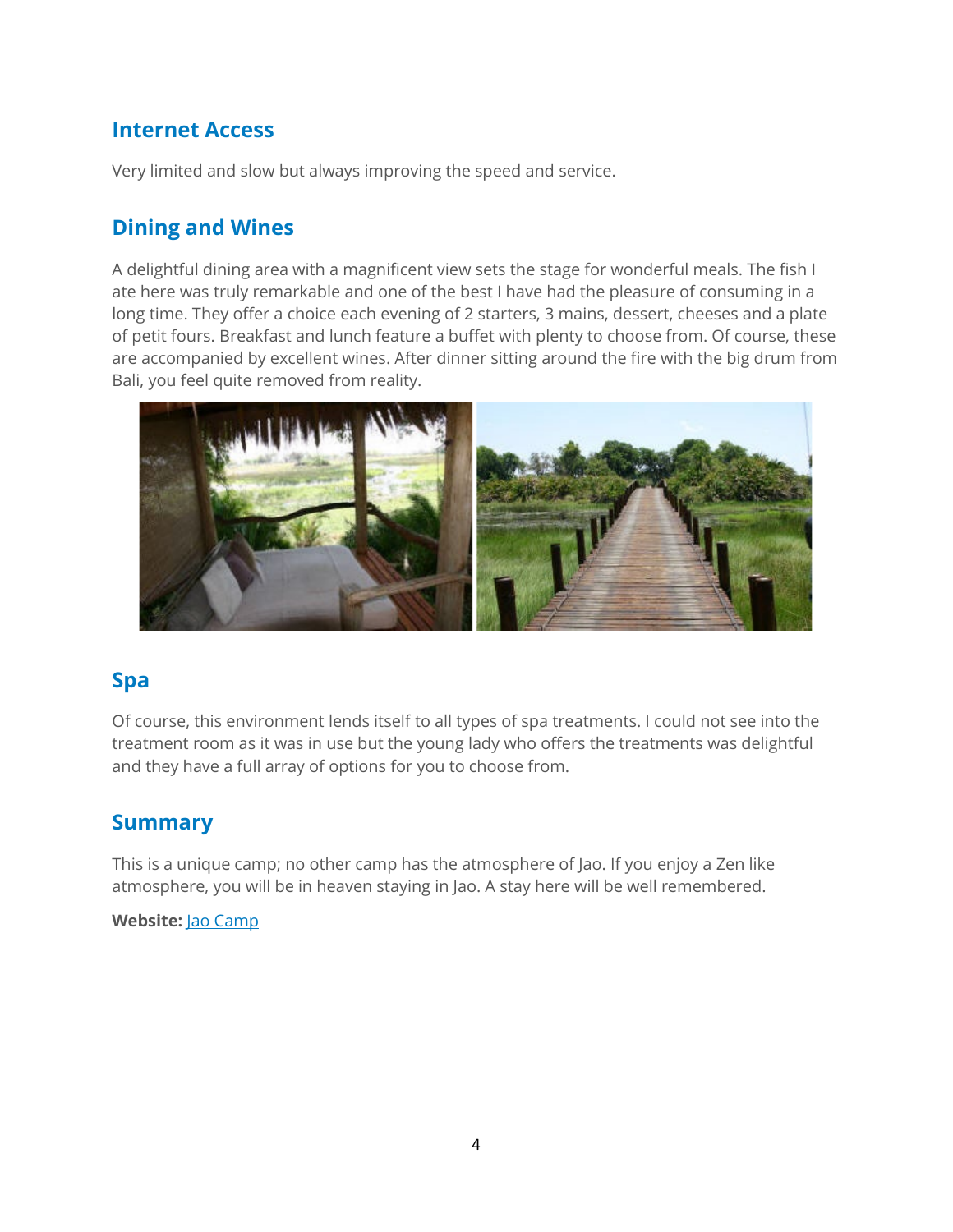### <span id="page-5-0"></span>**Kanana - Botswana - Ker & Downey Camp | Private Game Reserve**

#### **Personal Impression**

Kanana offers a personal safari experience. A small camp where you instantly meet people and form friendships. The game drives and the water provide a diversity of activities. Not plush but comfortable, with some of the warmest staff you can find.



#### **Accommodations**

It is a tented camp with very comfortable tents with all the features you would expect. Hot and cold running water, shower. Suited to those that want the true safari experience in comfort but do not need excessive luxury.



#### **Dining and Wines**

A small dining area off the bar is the scene for meals and the camaraderie is evident right away. A small community brings closer relationships. The food was excellent with special attention paid to people dietary needs. For lunch one day we had an array of quiches with the freshest salad and a great South African wine. Amazing considering how far in the bush we were.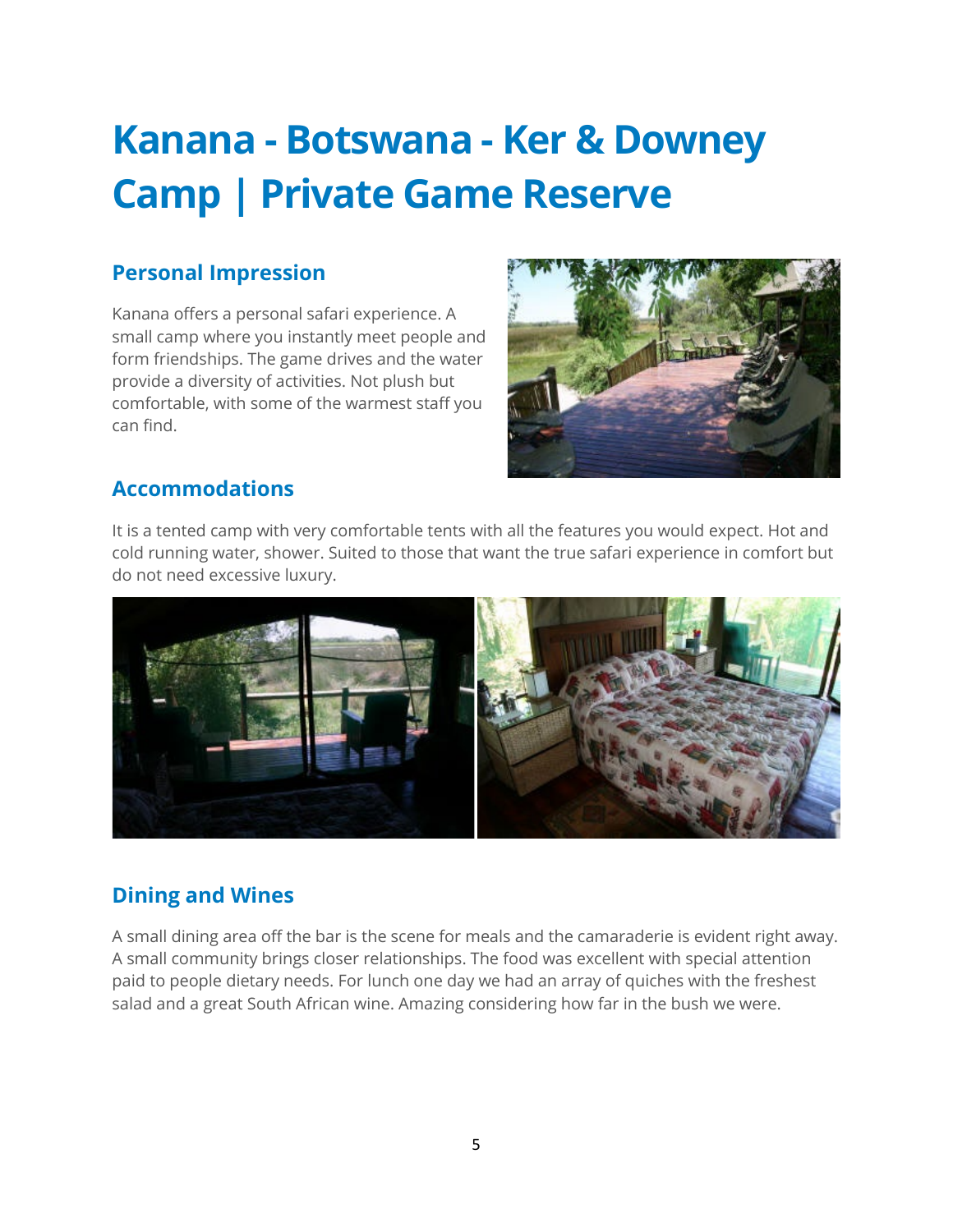

#### **Spa**

There is no spa at Kanana.

#### **Internet**

There is no cellphone reception and just limited Wi-Fi at the camp. There is a guest computer connected to the internet in the central area. Kanana uses radios to communicate with both its

head office in Maun and its sister camps.



#### **Game Drives**

The highlight of Kanana is for bird lovers. The camp is close to the one of the best nesting areas around and it is truly a spectacular sight. Of course, the game in this area is also excellent and there is a board at the front of the lodge where guests' pictures are displayed and the shots here are really fantastic. Above is a picture of a Jackal. These are very hard animals to get really close to and this was a wonderful experience.

#### **Website:** [Kanana Camp](http://www.kerdowneybotswana.com/our-camps/kanana/)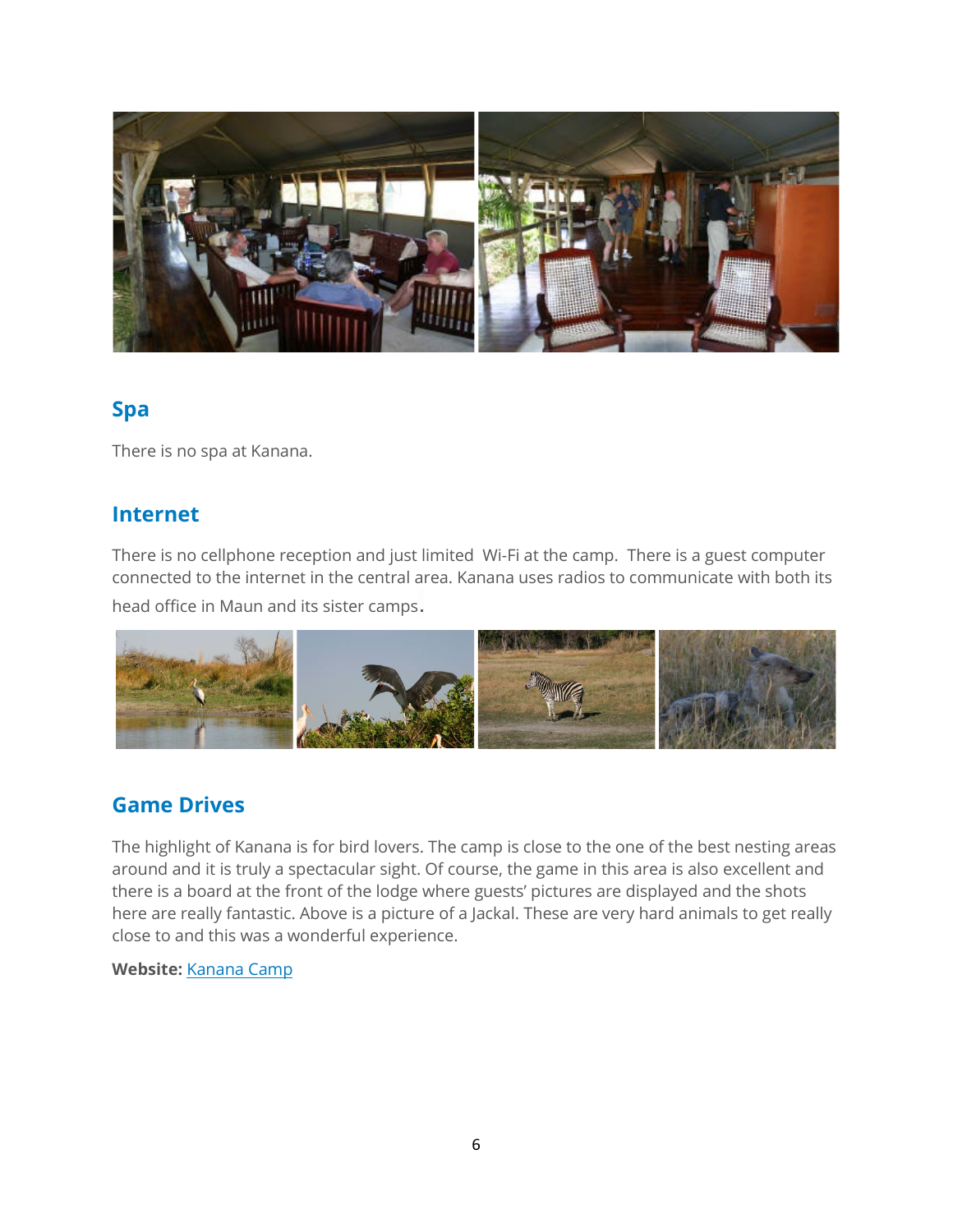# <span id="page-7-0"></span>**Khwai River Lodge | Okavango Delta | Botswana**

### A Belmond Property

#### **Personal Impression**

Khawi River Lodge is the only game park that offers accommodations with air conditioning in this area of Botswana. The main lounge area is comfortable with big chairs, dark woods and a great view on the banks of the river. This is the realm of



the predator and its prey. Large swimming pool and great air-conditioned tents make this a good choice for those that prefer an air-conditioned accommodation and want to spend time in this game rich area of Botswana. When entering the "tents" you are not aware really that this is a tent. They are all raised off the ground and have the feeling of a more traditional hotel. This hotel is part of the Orient-Express Hotels.



#### **Location of the camp and game viewing**

The camp is located on the borders of Moremi Game Reserve on the river bank. Lots of diversity of animals here offering superior game drive viewing. Of course, activities center around the traditional game viewing and also night game drives. You can drive off road on the private game reserve. Your guide may also take you to the Moremi Game Reserve and drive this area as well.

#### **Accommodations**

The tents feel more like a standard permanent structure, with nicely polished wood floors. Particularly since they also feature air conditioning. The rooms are a nice size and have a nice bathroom, shower only, no bathtub. The tents are all raised above the ground and you walk on the

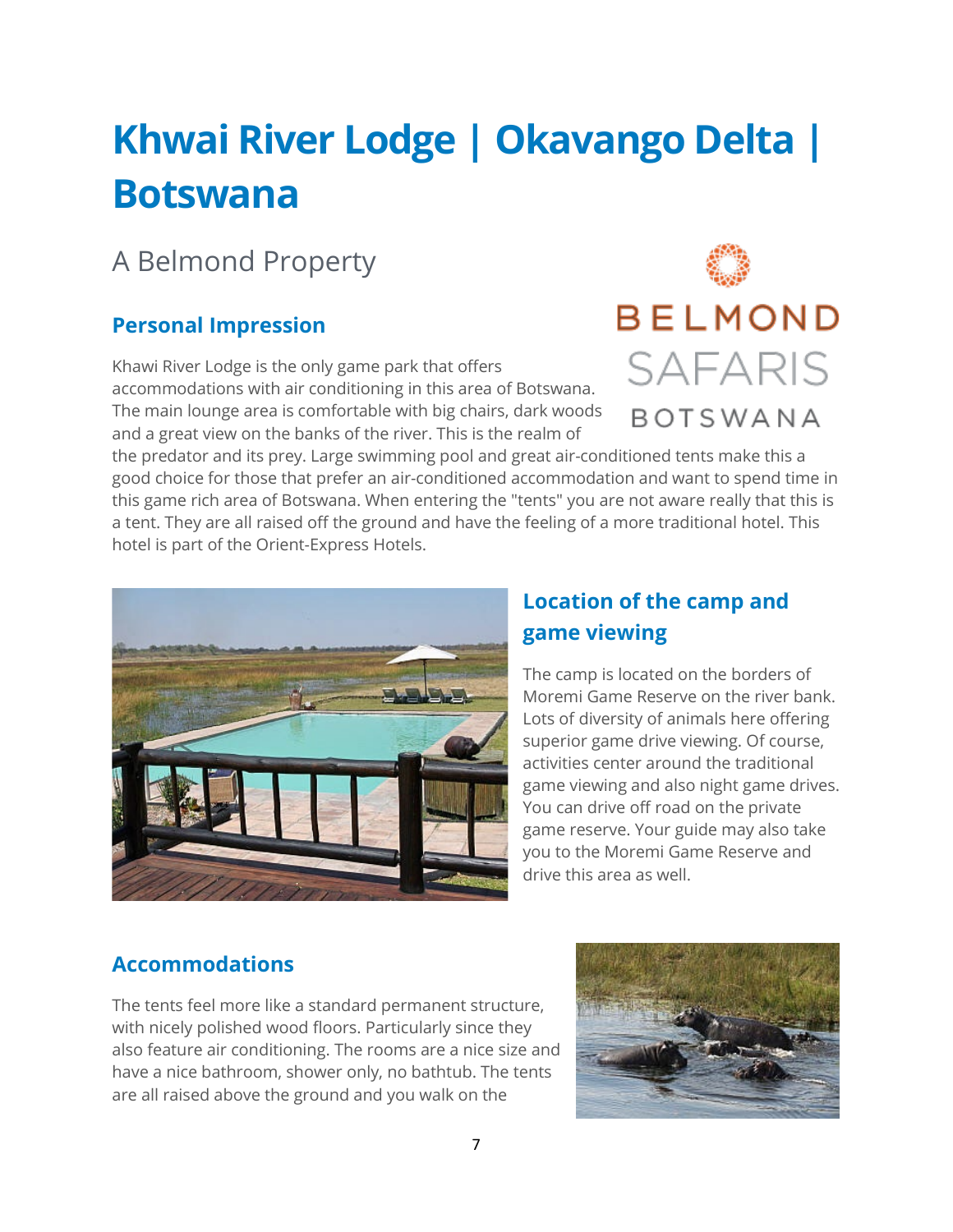ground between the tents. The grounds are well manicured and this property definitely feels like a more traditional hotel. There is a large swimming pool on the grounds. Room number one at an extra charge features a plunge pool and an outdoor bath tub. Pictures below. Right outside this room is a pond area which is frequented by hippos usually by around 1:00 pm in the afternoon. Sit on your deck and watch the hippos at play, a nice way to pass the afternoon.



#### **Internet access**

They did not have internet access when I was there, however it has since been added.

#### **Dining and Wines**

Covered dining room offers excellent cuisine. A starter, choice of meat or vegetarian dish, dessert and cheeses are offered each evening. Of course, a fully-stocked bar in a covered area is offered for pre-and pos- dinner drinks. After dinner sitting around the fireplace is the traditional activity. The Boma at Khawai is really a special treat. Located off the property you arrive in the BOMA to a walkway lighted by flames and it is really neat effect. This is a new BOMA and is certain to please all guests. Laundry and local alcoholic beverages are included in the rate.

#### **Spa**

All types of spa treatments are available and the spa is housed in a separate area in the middle of the complex.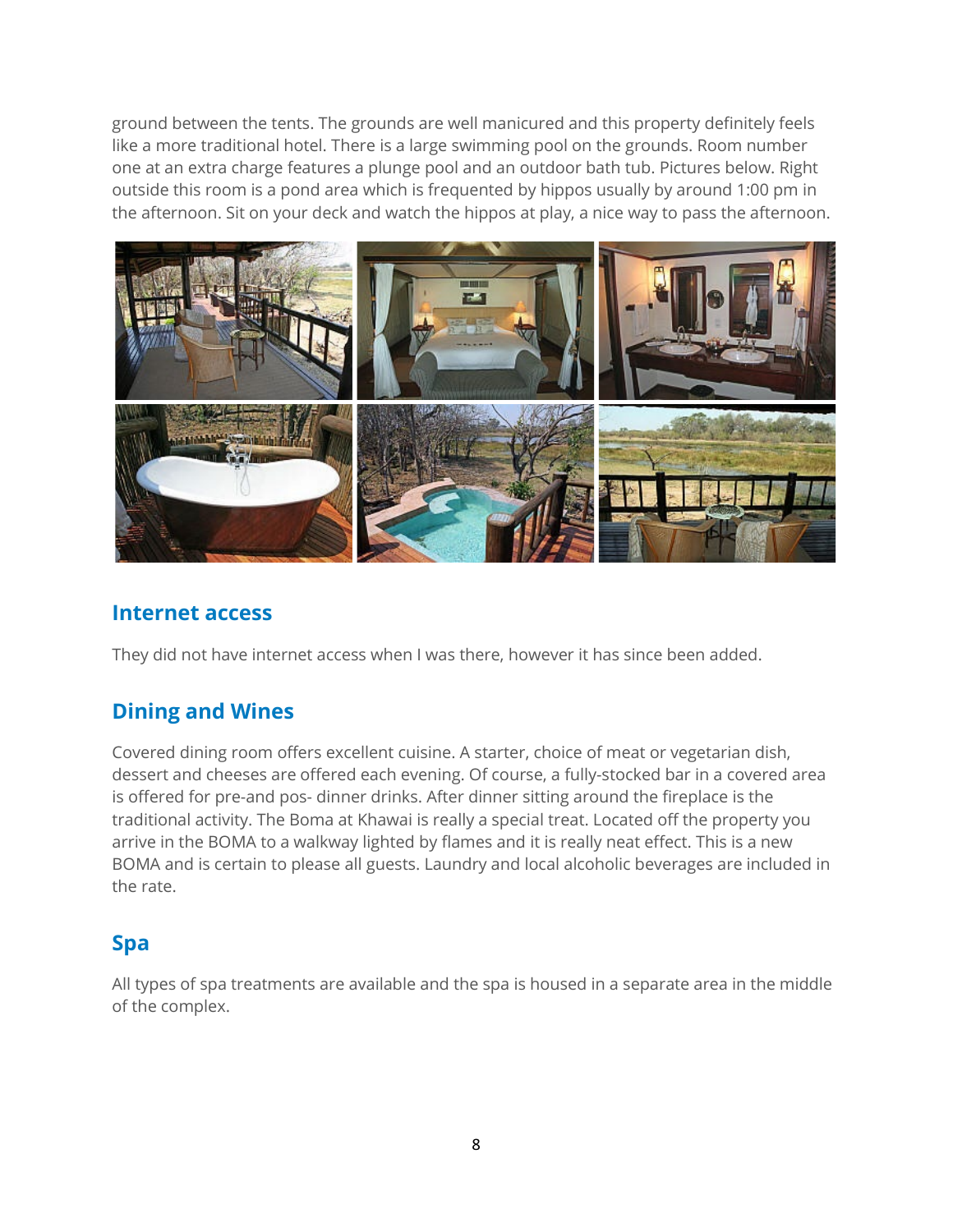#### **Summary**

This is a very luxurious air-conditioned option with a more traditional hotel feel for those who want those conveniences.

**Website:** [Khwai River Lodge](http://www.khwairiverlodge.com/web/okrl/khwai_river_lodge.jsp)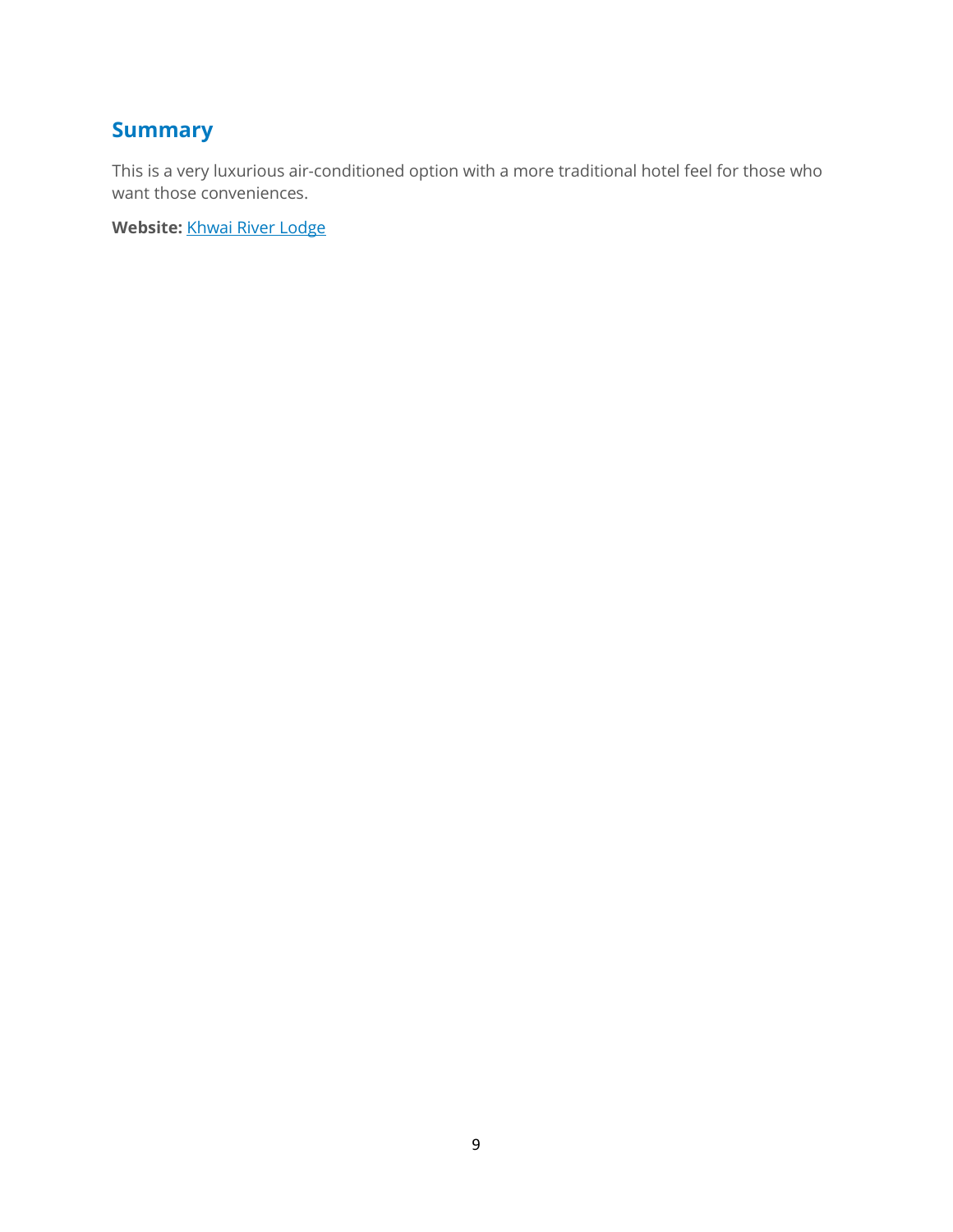### <span id="page-10-0"></span>**Savute Elephant Camp Chobe National Park Botswana**

### A Belmond Property

#### **Personal Impression**

On arrival you are greeted by the sight of elephants right in front of the swimming pool and lodge area. An incredible sight! A watering hole is in this area and the elephants frequent it almost all day. The day before we were there a pride of lions



approached the watering hole and the elephants vacated very quickly. A beautiful lodge, with a true feeling of being in the bush. There is a fountain in the middle of camp where they rake the sand each evening. In the morning the excitement is to see what tracks have been left during the night.

#### **Location of the camp and game viewing**

Savute is located in the heart of the Chobe National Park in Botswana. This is a dry and arid country with the ground being mostly sandy. You are in a National Park and you cannot go off road for game viewing - so this is something you do need to know. Game viewing varies here tremendously as the camp is in the path of a migration that takes place each year. As it gets drier in the winter months of April - August a lot of game moves to the river areas of Botswana and then returns again when the rains come in late November.



This is an area densely populated by elephants, and the lions have evolved and specialize now in killing elephants. Large prides are required to bring down an elephant. It is not uncommon to see prides of 40 lions at Savute.

#### **Accommodations**

The tents feel more like a standard permanent structure, with nicely polished wood floors and a large outdoor deck. They also feature air conditioning. The rooms are a nice size and the bathrooms have double sinks, large shower only and no bathtubs. The tents are all raised above the ground. Many of the rooms have a good view of the elephant watering hole. There is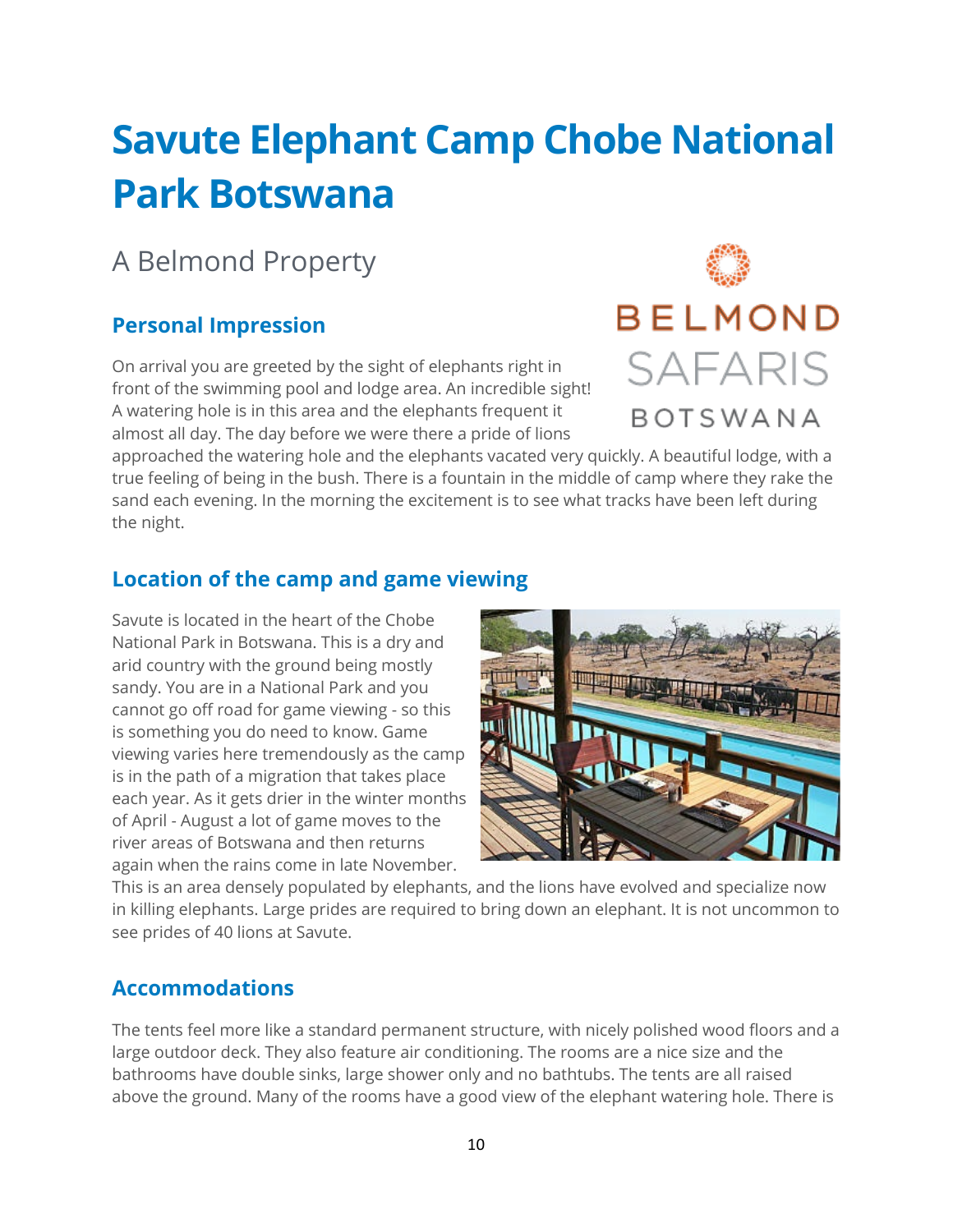a large swimming pool on the grounds right outside the main lodge area and raised above the elephants watering hole.



#### **Internet Access**

Wireless Internet available

#### **Dining and Wines**

The open-air lodge is the scene for wonderful meals as you watch the elephants in play at the watering hole right in front of you. Talk about live entertainment. It is fascinating as they lumber in one by one and as you watch the hierarchy of the group. The elephants are primarily bull elephants as the females and babies are ever aware of the danger from lions and stay hidden most of the time. A starter, choice of meat or vegetarian dish, dessert and cheeses are offered each evening along with a fully stocked bar. After dinner, sitting around the fireplace is the traditional activity.



#### **Spa**

All type of spa treatments is available.

#### **Summary**

This is a very unique camp which offers luxurious air-conditioned tents with a feeling of being deep in the bush in Chobe National Park. If you like elephants - you have found the perfect safari destination.

#### **Website:** [Savute Elephant Camp](http://www.savuteelephantcamp.com/web/osec/savute_elephant_camp.jsp)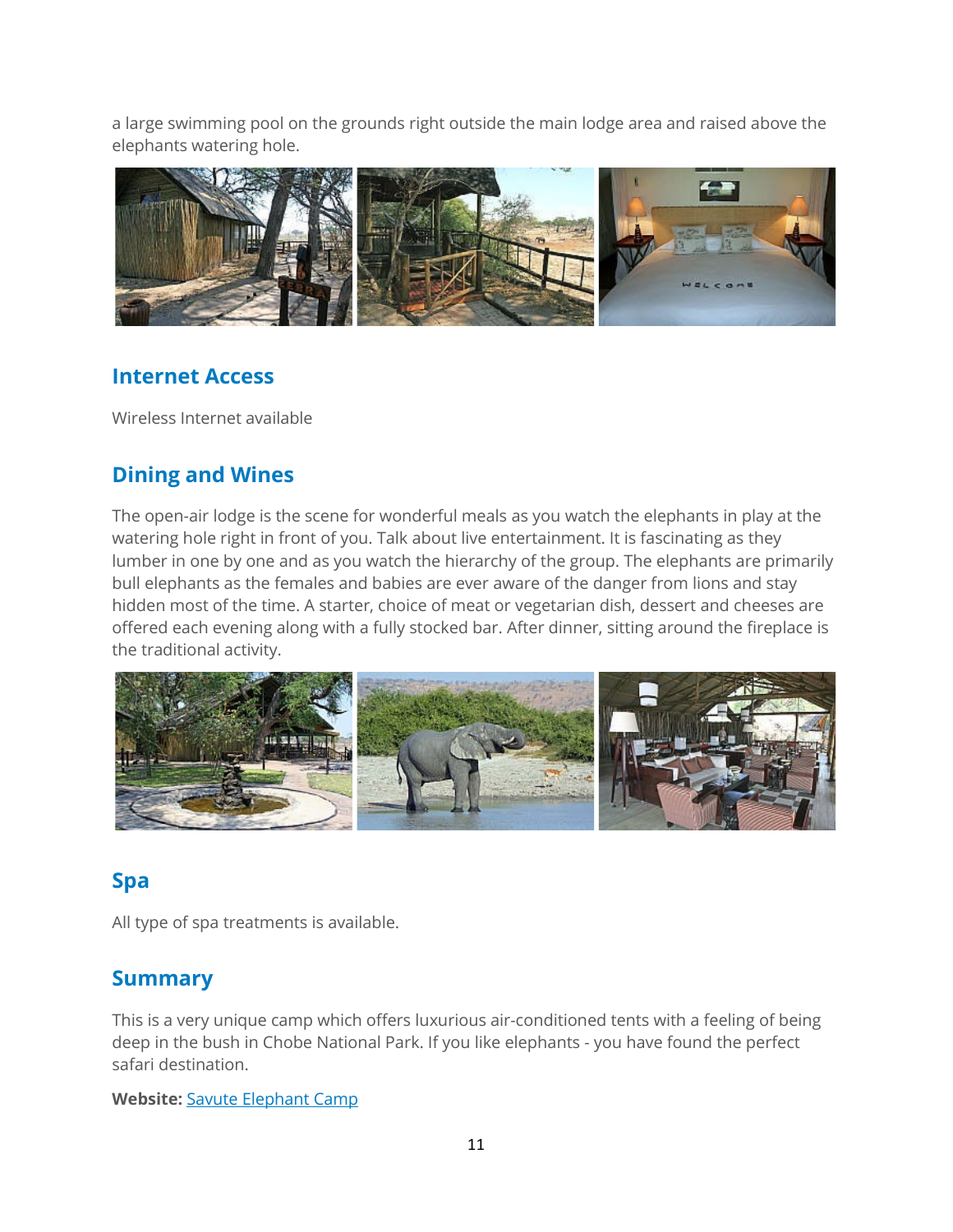# <span id="page-12-0"></span>**Shinde | Ker and Downey Camp | Botswana Private Game Reserve**

#### **Personal Impression**

Shinde offers a truly personal experience, with friendly staff, excellent guides and a diversity of activities. This is the way they carry your bags to your tents. We asked them to stop so we could take a picture. The game drives coupled with the boat rides gives an extra bonus to this delightful camp. The main lodge area is on different levels with dining on the top level under a barrel ceiling. The camp has a family of genets (see above) that frequent the camp and often play in the trees right in view of the dining table. This took place on our visit and they are the most incredible small cat with incredible markings. It was a neat experience.





#### **Accommodations**

It is a tented camp with very comfortable tents with all the features you would expect. Hot and cold running water, shower, double sinks with toiletries and in the enclave (the private area with newer tents and a private lounge and boma) a toilet with a view. Shinde camp is not to the standard of Mombo or Jao, but they are comfortable and offer an excellent value for the money. Suited to those that want the true safari experience in comfort but do not need excessive luxury.



#### **Dining and Wines**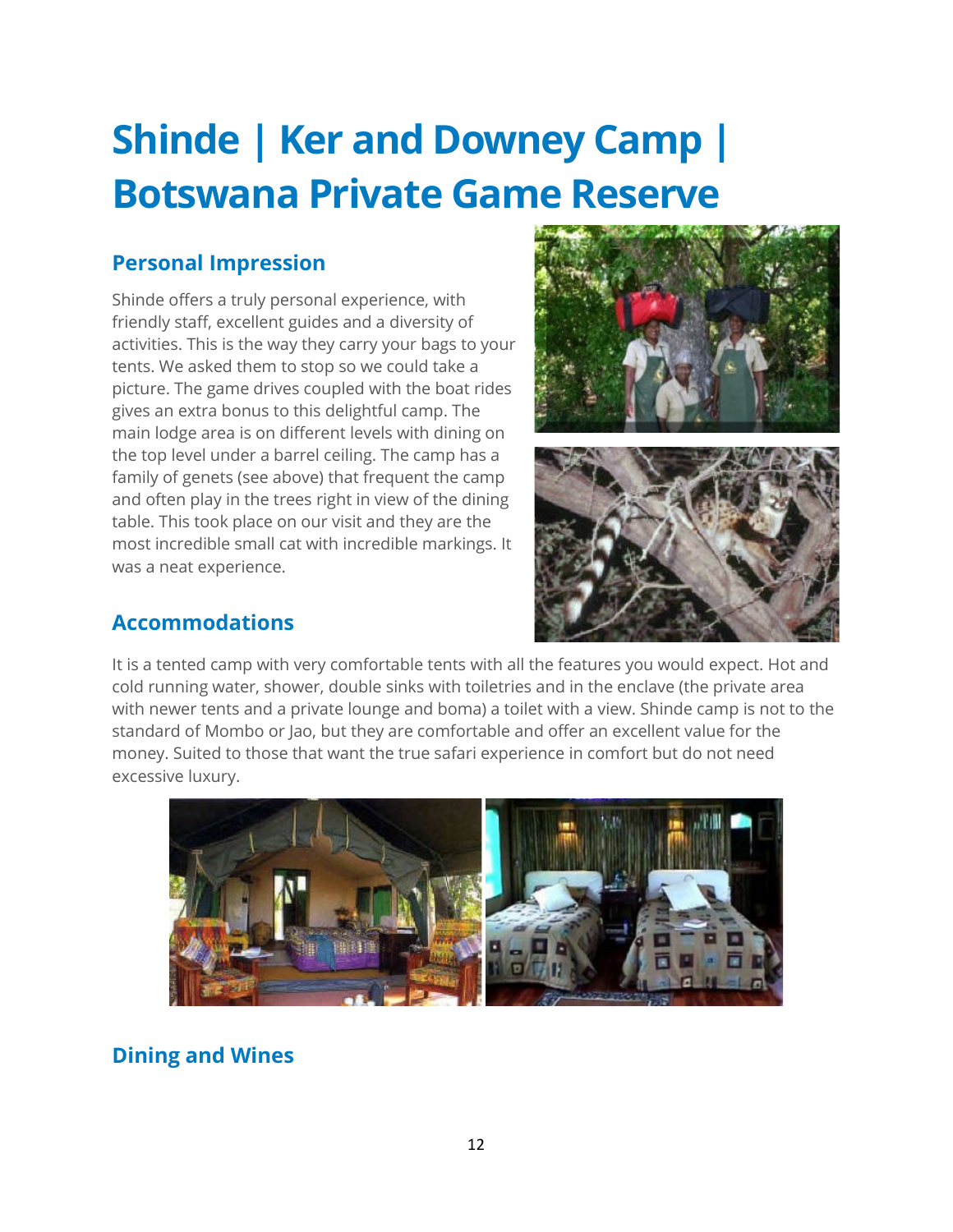As mentioned above, dining in Shinde is a great experience. The table is set under a huge barrel ceiling with a view into the trees which you hope are visited by the resident family of genets. These have been around Shinde for about 7 years and about 7 years and have granny, daughter and grandchildren in attendance. They are really beautiful and you see them often. A picture above. Food was outstanding and served perfectly accompanied by excellent wines.



#### **Spa**

No spa at Shinde

#### **Internet**

WIFI not available. There is a laptop for guest use but access is limited and slow.

#### **Game Drives**

This is a highlight of a stay at Shinde. We saw almost every type of animal you can imagine except Rhino here. The terrain varies tremendously and the guides are knowledgeable and very friendly. This is where we finally got to see a sable (pictured below) a truly majestic animal that stays under the cover of the trees. Our guide was driving through the thick areas of the trees to find the sable, I could not believe where we went. There are also various water holes full of hippo and plains with elephants everywhere. The most interesting aspect of Shinde is the proximity of the delta and the nesting birds. Some of these rookeries were really spectacular. A view of our personal pictures below. A stop is made at sundown in this the most spectacular area for sunset. As you drink a glass of wine in the boat and watch the sunset all is right with the world. Our picture from this experience is below.



Personal pictures from our trip to Shinde. **A magical experience. Website:** [Shinde Camp](http://kerdowney.com/properties/botswana/okavango-delta/shinde/http:/kerdowney.com/properties/botswana/okavango-delta/shinde/)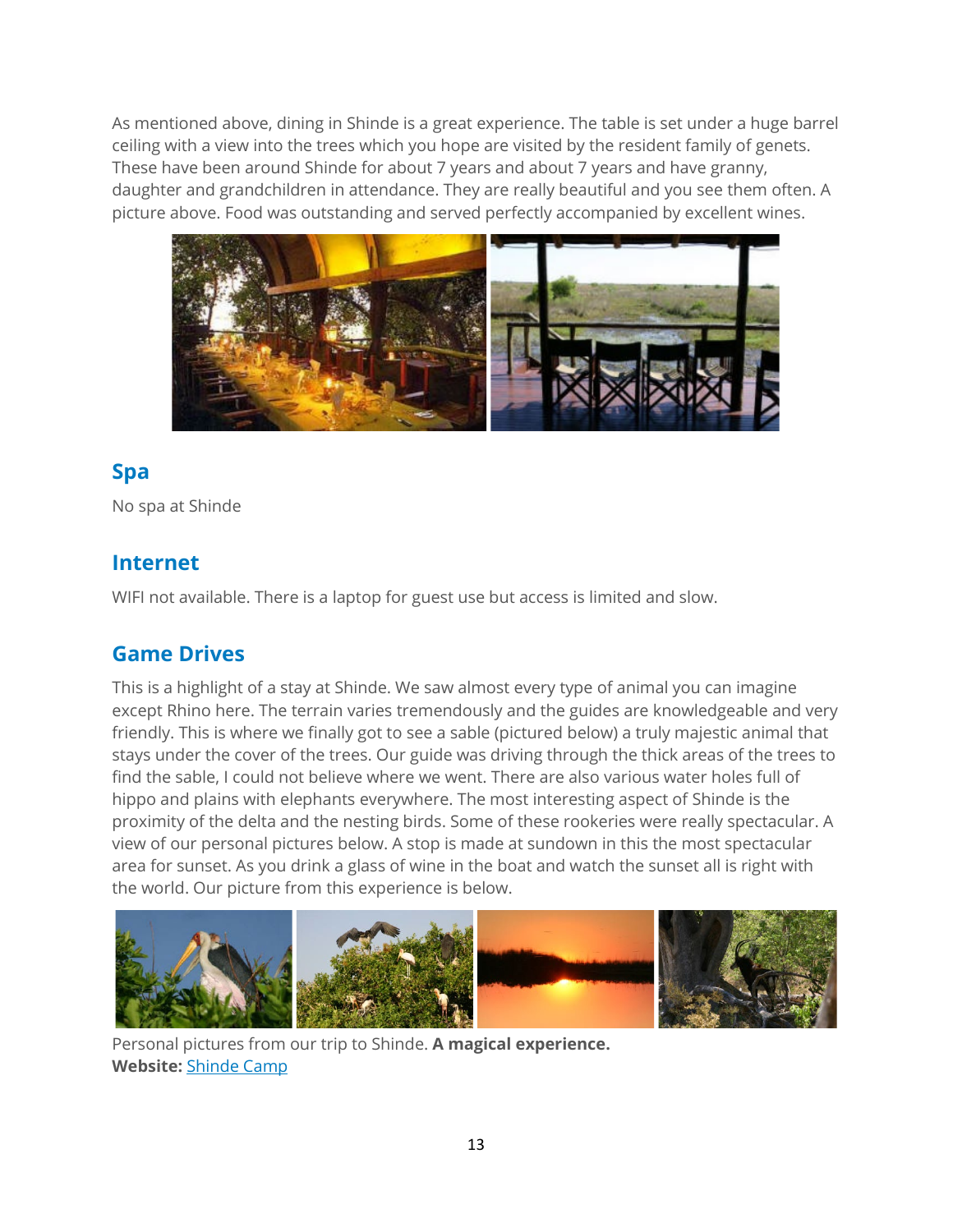# <span id="page-14-0"></span>**Climate For Botswana & Okavango Delta | Best Time to Visit**

Botswana has a mainly temperate climate. The hottest time of year in Botswana is also the wettest. The rainy season occurs in summer between November and March. Dry and cool weather, with cold and often frosty nights, occurs between April and October, when the average daytime temperature is a pleasant 25°C (77°F).

The area that is really unique in Botswana is the Okavango Delta. This is the largest inland delta in the world. The annual flood of fresh water flows inland, spreads over 15,000 kilometers of the Kalahari sand in lagoons and channels. There are countless islands that develop from the waterways and there are diverse ecosystems that create a home for a vast number of birds, animals and the waters support many kinds of fish. The flood comes to the Delta after the rainy season - it takes months to make its way into the Okavango area. It can reach it peak anytime between February and April. The delta is at its most impressive in August when the water level is at its deepest.

The delta is accessed primarily by air and as it is an exclusive destination, it remains relatively unpopulated and wild.

|                      |       | <b>Feb</b> | Mar l | Apr <b>A</b> | 'May | <b>Jun</b> | Jul | <b>Aug</b> |    |  |  |
|----------------------|-------|------------|-------|--------------|------|------------|-----|------------|----|--|--|
| Avg. Temperature     | 80    | 80         | 79    | /6           | 70.  | 65         | 65. | - 70       | 78 |  |  |
| Avg. Max Temperature | 91 91 |            |       |              |      | 80         |     | 85.        |    |  |  |
| Avg. Min Temperature | 70 68 |            | 6/    | -61          |      |            |     |            | 61 |  |  |
| Avg. Rain Days       |       |            |       |              |      |            |     |            |    |  |  |
|                      |       |            |       |              |      |            |     |            |    |  |  |

#### **Maun - Close Major Area to the Delta**

#### **April to October**

This is the dry season when there is a concentration of game along the permanent rivers. October is the best month for game-viewing although it is getting hot by October. A consideration since most parks do not have air conditioning available. September and October are the best for bird-watching as that is the time when the migrants arrive and when herons and other water-birds breed in the Delta.